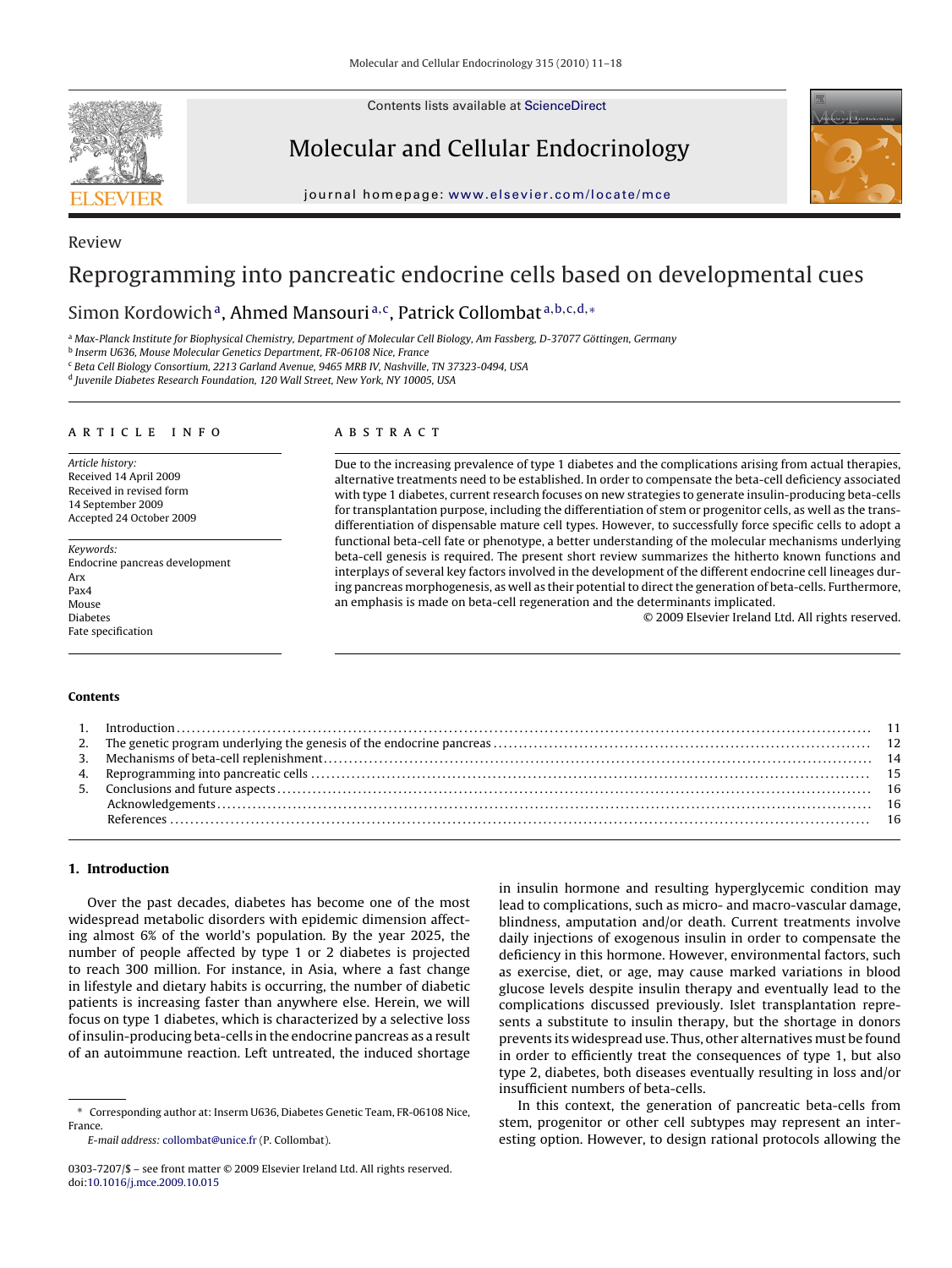in vitro or in vivo generation of beta-cells, it is imperative to gain further insight into the molecular determinants controlling the development of embryonic, but also adult beta-cells, in vivo.

# **2. The genetic program underlying the genesis of the endocrine pancreas**

The pancreas plays a crucial role in nutritional homeostasis through synthesis and secretion of hormones and enzymes. This organ includes three tissue-types: acinar, ductal and endocrine. The exocrine pancreas consists of acinar cells secreting digestive enzymes, such as amylases, lipases, proteases and nucleases, which are emptied into the pancreatic duct forming an elaborately branched network of tubules, composed of epithelial cells. Acinar cells also produce bicarbonate ions and electrolytes, which together with exocrine enzymes, are transported through the main duct into the duodenum, where they contribute to food processing ([Githens](#page-6-0) [et al., 1994\).](#page-6-0) Endocrine cells are organized into small clusters of cells termed islets of Langerhans. These correspond to specialized micro-organs composed of five original cell subtypes, including alpha-, beta-, delta-, epsilon-, and PP-cells, which produce the hormones glucagon, insulin, somatostatin, ghrelin, and PP (Pancreatic Polypeptide), respectively. Insulin and glucagon function coordinately to control glucose homeostasis, whereas somatostatin and PP regulate the secretion of other hormones and of exocrine enzymes [\(Adrian et al., 1978; Roncoroni et al., 1983; Csaba and](#page-5-0) [Dournaud, 2001; Wierup et al., 2002; Heller et al., 2005\).](#page-5-0)

The earliest morphological signs of pancreas development are observed at approximately embryonic day 9.5 (E9.5) as dorsal and ventral protrusions of the primitive gut epithelium that will later fuse to form the definitive pancreas (reviewed in [Edlund,](#page-6-0) [2002; Jørgensen et al., 2007\).](#page-6-0) Concomitantly, glucagon-producing cells are the first endocrine cells detected ([Herrera et al., 1991;](#page-6-0) [Teitelman et al., 1993; Upchurch et al., 1994\).](#page-6-0) At embryonic day 10.5 (E10.5), a few insulin-producing cells appear, often co-expressing the glucagon hormone [\(Teitelman et al., 1993\).](#page-7-0) At E14, a peak of endocrine cell genesis leads to the generation of numerous fully differentiated insulin-expressing beta-cells and glucagon-producing alpha-cells. Endocrine cells organize themselves into small aggregates and, within the next 24 h, the first somatostatin-producing delta-cells emerge ([Pictet et al., 1972\).](#page-6-0) Finally, at E18, shortly before birth, PP-expressing PP-cells differentiate, while endocrine cells begin to form well-organized islets of Langerhans.

Until recently, the mechanisms underlying the generation of these different endocrine cell types were not well understood, but lineage studies and the generation of mice deficient for a number of pancreatic transcription factors have provided major insight into these processes. Besides, genetic manipulations, such as loss-, but also gain-of-function approaches, have permitted researchers to better define the function of such factors, including Sox9, Pdx1, Ngn3, IA1, Pax4, Arx, Nkx2.2, Nkx6.1, Nkx6.2, Pax6, and MafA.

Hence, Sox9, a member of the Sox gene family, is expressed in Pdx1<sup>+</sup> cells of the pancreatic epithelium from E9.0 onwards. At E14.5, after the second transition its expression becomes restricted to non-differentiating cells expressing low levels of  $Pdx1<sup>+</sup>$  and is absent in hormone expressing cells. Postnatally, Sox9 is localized in centroacinar cells and a small subset of ductal epithelial cells ([Seymour et al., 2007\).](#page-6-0) Several findings supported the notion that Sox9 labels pancreatic progenitor cells: (1) Sox9 expression appears unchanged in Ngn3 and Nkx6.1-null mice, (2) in transgenic mice in which Pdx1<sup>+</sup> progenitor cells are artificially maintained in their progenitor state, Sox9 expression remains abnormally sustained, and (3) Sox9 is found co-expressed with the proendocrine transcription factor Ngn3 at E15.5, but lack in cells expressing mature islet markers, such as Nkx2.2 and Isl1. Lastly, the targeted deletion of Sox9 in Pdx1+ progenitors was found to induce a decrease in the endocrine cell mass concomitantly to a premature differentiation into cells expressing glucagon and Isl1. Therefore, during early pancreas development, Sox9 seemingly marks a pool of pluripotent progenitor cells in which its activities appear crucial to keep such cells in a proliferative state and thereby prevent their premature differentiation ([Lynn et al., 2007; Seymour et al., 2008\).](#page-6-0)

Similar to Sox9, Pdx1, a homeodomain-containing transcription factor, is expressed as early as E8.5 in the dorsal and ventral endoderm, posterior to the stomach and duodenal epithelium. Subsequently, Pdx1 expression progressively becomes restricted to the beta-cell lineage in which it controls glucose-stimulated insulin secretion [\(Ohlsson et al., 1993; Stoffers et al., 1999; Guz](#page-6-0) [et al., 1995\).](#page-6-0) Lineage tracing experiments have demonstrated that mature pancreatic cells derive from Pdx1-expressing progenitor cells [\(Gu et al., 2003\).](#page-6-0) This was further confirmed by the pancreatic agenesis detected in Pdx1-deficient mice [\(Offield et al., 1996\).](#page-6-0) The conditional inactivation of this factor at different developmental stages, as well as in mature beta-cells, underscored its requirement to specify, but also maintain, the beta-cell phenotype ([Ahlgren et al., 1998; Holland et al., 2005\).](#page-5-0) Furthermore, [Gannon et al. \(2008\)](#page-6-0) observed that the inactivation of Pdx1 in late-gestational beta-cells led to a decrease in the proliferation of insulin-producing cells concomitantly with an augmentation in proliferation of glucagon-producing cells. These results suggest that Pdx1 function is necessary for the genesis and maintenance of beta-cells, but also for late-gestational regulation of the proper endocrine cell numbers [\(Gannon et al., 2008\).](#page-6-0) Interestingly, using a Tet-off approach, the conditional down-regulation of Pdx1 was found to provoke an arrest of beta-cell development, but also alterations in acinar cell genesis. One likely explanation may be the absence of Ptf1a, a factor downstream of Pdx1 known to play a crucial role in acinar cell development ([Hale et al., 2005\).](#page-6-0) During early pancreas development, Ptf1a is expressed throughout the pancreatic epithelium, whereas, at later stages, it is exclusively detected in acinar cells ([Krapp et al., 1996\).](#page-6-0) Consistently, mice with targeted ablation of Ptf1a do not develop any acinar cells, whereas the four endocrine cell types are present albeit misallocated in the splenic mesenchyme ([Krapp et al., 1998\).](#page-6-0) The combined loss of Pdx1 and Ptf1a in mice leads to alterations similar to those seen in  $Pdx1$  single mutant mice, suggesting that Ptf1a acts downstream of Pdx1 [\(Burlison et al., 2008\).](#page-5-0) However, recent findings revealed that Ptf1a also interacts with the Pdx1 promoter thereby potentiating Pdx1 expression in early pancreatic progenitors and later in acinar cells [\(Wiebe et al., 2007\).](#page-7-0)

Unlike Pdx1 playing pleiotropic roles during the development of the pancreas, the bHLH transcription factor, Ngn3 exclusively acts on the differentiation of the endocrine tissue. Accordingly, lineage tracing analyses indicated that endocrine cells are derived from cells that expressed Ngn3 ([Gu et al., 2002\).](#page-6-0) Detectable from E8.5 onward, Ngn3-expression peaks around E15.5 and is maintained at lower levels in mature endocrine cells. Loss-of-function experiments have demonstrated the requirement of Ngn3 for the specification of all enteroendocrine and endocrine lineages [\(Gradwohl et al., 2000; Jenny et al., 2002; Gu et al., 2003\).](#page-6-0) Interestingly, the ablation of Ngn3 in adult  $Pdx1<sup>+</sup>$  cells was associated with reduced expression of several Ngn3 target genes and found to result in impaired islet function, outlining the importance of sustained Ngn3 expression in mature endocrine cells [\(Wang et](#page-7-0) [al., 2009\).](#page-7-0) Furthermore, gain-of-function analyses established its potential in promoting endocrine cell differentiation [\(Schwitzgebel](#page-6-0) [et al., 2000; Heremans et al., 2002\).](#page-6-0) Hence, the ectopic expression of Ngn3 in Pdx1-expressing cells leads to a premature onset of endocrine differentiation resulting in the near exclusive genesis of glucagon-producing cells ([Apelqvist et al., 1999; Grapin-Botton](#page-5-0) [et al., 2001\).](#page-5-0) In the light of these results, Ngn3 was initially con-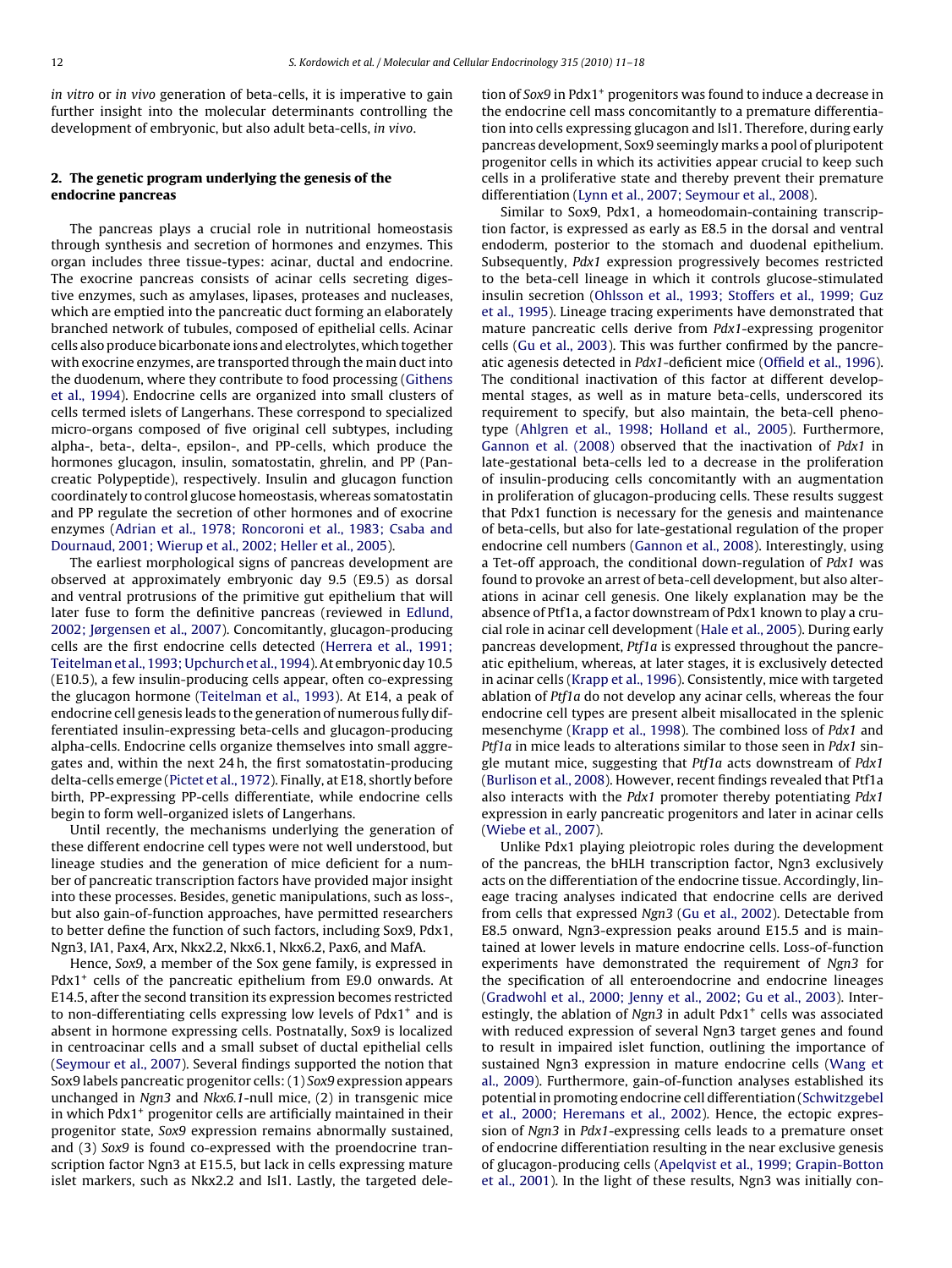

Fig. 1. Schematic model of endocrine subtype specification during pancreatic development. (A) An endocrine progenitor cell (E), with the potential of becoming either an α-cell or a second progenitor with β- and δ-cell potentials, expresses both Arx and Pax4. Mutual inhibitory interactions between Arx and Pax4 lead to a "competition" between the two transcription factors resulting in subtype allocation. If Arx prevails (possibly stimulated by extrinsic factors), Pax4 expression is extinguished and an α-cell fate is chosen. If Pax4 predominates and Arx expression is extinguished, the resulting progenitor cell  $(\beta/\delta)$  is posed to undergo a second round of competitive fate allocation. In this second event a hypothetical "factor X" is envisioned to promote the  $\delta$ -cell fate and to display a mutual inhibitory interaction with Pax4 similar to the interaction between Arx and Pax4 in the first round of fate allocation. Fate changes in the case of Pax4–(B), Arx–(C), or combined Arx-/Pax4–(D) deficiency. For the purpose of simplification, PP-cells are not figured.

sidered as a proendocrine factor. However, recent data brought additional insight into the function of Ngn3. Indeed, [Villasenor](#page-7-0) [et al. \(2008\)](#page-7-0) showed that Ngn3 expression occurs in two distinct temporal waves, correlating with the first and secondary transition as described by [Pictet et al. \(1972\),](#page-6-0) thereby generating "early" and "late" born endocrine cells owning different developmental potentials [\(Villasenor et al., 2008\).](#page-7-0) Interestingly, the temporal relevance of Ngn3 expression has also been outlined recently by [Johansson et al. \(2007\).](#page-6-0) Briefly, the authors crossed a Pdx1-controlled, tamoxifen-inducible Ngn3 mouse line with Ngn3-deficient animals and specifically activated Ngn3 in the pancreas through tamoxifen treatment at different developmental stages. It was thereby established that early Ngn3+ cells exclusively give rise to alpha-cells. Importantly, the activation of Ngn3 at later developmental stages was found to successively promote the genesis of beta-, PP- (after E11.5) or delta- (after E14.5) cells, while the competence to give rise to alpha-cells progressively decreases.

Following Ngn3 activation, several additional factors acting in the endocrine cell allocation have been characterized. Hence, the zinc-finger-containing transcription factor insulinoma-associated antigen 1 (IA-1) was found to represent a direct downstream target of Ngn3 and to act in the initial steps underlying endocrine cell differentiation. Endocrine cells are still detected in IA-1 mutant pancreata, but the majority of these do not express any hormones ([Gierl et al., 2006\).](#page-6-0) Unlike Ngn3, the ectopic expression of IA1 in duct cells is not sufficient to induce the endocrine specification program, although the co-expression of Ngn3 and IA1 was found to significantly enhance the efficiency of the in vitro duct-to-endocrine

transdifferentiation as compared to ectopic Ngn3 expression only [\(Mellitzer et al., 2006\).](#page-6-0)

Among the aforementioned factors involved in early endocrine cell differentiation, Arx and Pax4 were found to play key roles in the specification of the endocrine cell subtypes, Arx promoting the alpha-/PP-cell fates, whereas Pax4 induces the beta-/deltacell lineages (Fig. 1A–C). Indeed, in Pax4-deficient pancreata, beta-/delta-cells do not develop, while a proportional increase in alpha-cell numbers is observed [\(Sosa-Pineda et al., 1997\).](#page-6-0) Conversely, upon the loss of Arx, an increase in both beta- and delta-cell populations is noticed while alpha-cells are absent [\(Collombat et](#page-5-0) [al., 2003\).](#page-5-0) It is worth noting that in both instances, the total islet cell numbers are found unchanged as compared to wild-type pancreata. Closer examination indicated that Arx and Pax4 factors exhibit antagonistic roles on the specification of the endocrine subtype destinies through an inhibitory, cross-regulatory circuit that controls the transcriptional state of these two genes. The combined loss of Pax4 and Arx (Fig. 1D) do not result in an arrest in the differentiation of all four endocrine cell types, but rather in the depletion of betaand alpha-cells, while the delta-cell population is increased and the PP-cell content is unaltered ([Collombat et al., 2005\).](#page-5-0) It was therefore concluded that Pax4 is not required to directly specify the beta- /delta-cell destinies, but rather acts by inhibiting the alpha-cell fate through the inhibition of Arx expression.

In an effort to further define the transcriptional network underlying the development of the pancreas, the role of Nkx2.2, a homeodomain-containing factor belonging to the NK-class, was characterized. Acting early during development, Nkx2.2 was found to play a preponderant function especially in the specification of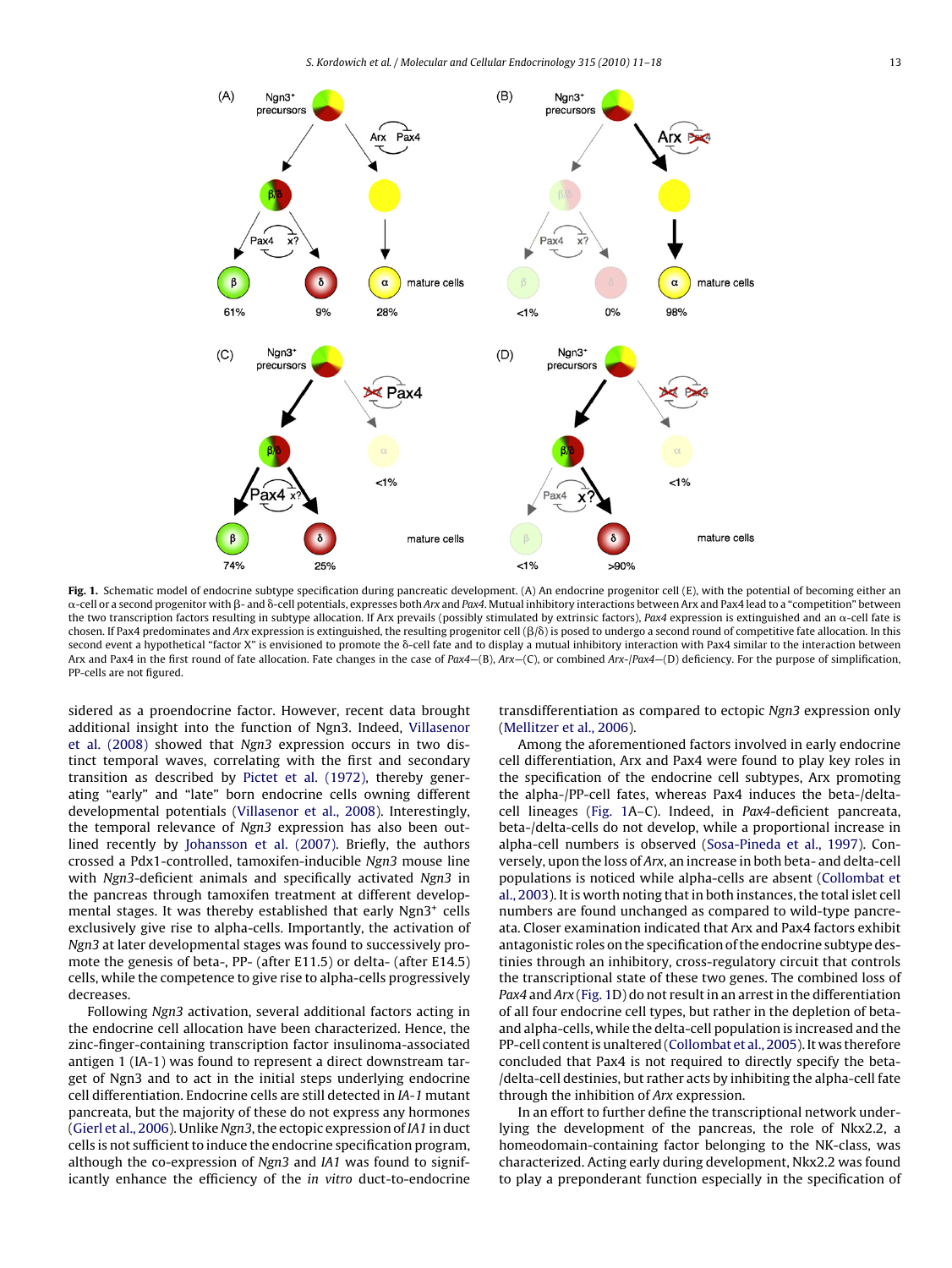the beta-cell lineage. Indeed, in mature islets, Nkx2.2 labels alpha-, beta- and PP-cells. Accordingly, mice depleted in Nkx2.2 display a loss of beta-cells, as well as reduced alpha- and PP-cell contents, whereas the numbers of delta-cells remain unaffected. It is worth noting that the ghrelin-expressing cell population appears considerably augmented in such animals ([Sussel et al., 1998; Prado et](#page-7-0) [al., 2004\).](#page-7-0) The analysis of Pax4-/Nkx2.2-double-nullizygous mice revealed alterations similar to those observed in pancreata of  $Nkx2.2^{-/-}$  mutant mice, indicating that Pax4 may act downstream of Nkx2.2. This was further supported by the lack of alteration in the expression levels of Nkx2.2 in Pax4-deficient mice.

Nkx6.1, another early marker of the pancreatic epithelium also belonging to the Nkx subfamily, is first detected at E9.5. Its expression is initially detectable in Ngn3<sup>+</sup> endocrine precursor cells, but becomes restricted to mature beta-cells where it was found to be required for proper insulin secretion [\(Oster et al., 1998; Sander et](#page-6-0) [al., 2000\).](#page-6-0) Indeed, mice lacking Nkx6.1 exhibit a dramatic reduction in mature beta-cells, while other islet cell subtypes develop normally [\(Sander et al., 2000\).](#page-6-0) Interestingly, early insulin<sup>+</sup> cells emerging during the first transition are not affected, suggesting a decisive role for Nkx6.1 for the generation of "late-born" mature beta-cells originating from the second transition [\(Henseleit et al.,](#page-6-0) [2005\).](#page-6-0) Nkx6.2, a paralog to Nkx6.1, displays a similar expression pattern compared to Nkx6.1, but in contrast to the latter, it is not detected in adult beta-cells [\(Henseleit et al., 2005; Pedersen et al.,](#page-6-0) [2005\).](#page-6-0) Importantly, Nkx6.2 mutant mice do not present any obvious phenotype, whereas mice deficient for both Nkx6.1 and Nkx6.2 exhibit similar alterations as compared to Nkx6.1-mutant mice (loss of mature beta-cells), but also a drastic reduction in glucagon<sup>+</sup> cells, indicating an additional involvement of the Nkx-factors in alpha-cell formation [\(Henseleit et al., 2005\).](#page-6-0) Notably, in Nkx6.1<sup>-/-</sup> mice, misexpression of Nkx6.2 in Pdx1<sup>+</sup> cells was found to rescue betacell development, indicating that both factors possess redundant activities for beta-cell differentiation [\(Nelson et al., 2007\).](#page-6-0)

Besides Pax4, another member of the Pax gene family, Pax6, plays an important role in islet cell differentiation. Pax6 is expressed in all endocrine hormone-producing cells throughout pancreas morphogenesis. Conventional knockout of Pax6 in mice revealed its requirement for the development of all four endocrine cell subtypes, as well as its involvement in forming well-structured islets of Langerhans [\(St-Onge et al., 1997; Sander et al., 1997\).](#page-6-0) Interestingly, using conditional ablation of Pax6 in mice, an additional role of this gene in maintaining the postnatal beta-cell phenotype was outlined, as such, mice displayed a diabetic condition associated with hypoinsulinemia [\(Ashery-Padan et al., 2004\).](#page-5-0)

Numerous additional factors were characterized for their involvement in the maintenance of the beta-cell identity, including representatives of the Maf gene family (MafA, MafB and c.Maf) that were also shown to act in the terminal differentiation of beta-, but also alpha-cells. For instance, MafA was found to directly interact with the promoter of the insulin gene and to transactivate insulin expression [\(Matsuoka et al., 2003; Aramata et al., 2005; Zhao et](#page-6-0) [al., 2005\).](#page-6-0) Its expression is initiated at E13.5 and is restricted to insulin<sup>+</sup> cells during embryogenesis as well as throughout adulthood [\(Matsuoka et al., 2004\).](#page-6-0) Consistently, mice deficient for MafA develop diabetes mellitus accompanied with a significant decrease in circulating insulin levels and, in addition, abnormal islet architecture. Isolated MafA-deficient insulin+ cells are unable to secrete insulin upon glucose challenge, indicating a beta-cell autonomous defect in glucose-stimulated insulin secretion [\(Zhang et al., 2005\).](#page-7-0) Moreover, the ectopic expression of MafA in the embryonic chicken endoderm, as well as in non-pancreatic cell cultures, was found to be sufficient to promote insulin secretion ([Matsuoka et al., 2007;](#page-6-0) [Artner et al., 2008\).](#page-6-0) Altogether, this non-extensive description of the major players acting to specify the different endocrine cell subtypes outlines the complexity of the mechanisms involved. In

order to exploit these findings for the in vitro or in vivo genesis of insulin-producing beta-cells, gaining more insight into the endocrine differentiation program, but also into the interplay of the different actors, will represent a challenge for the years to come.

## **3. Mechanisms of beta-cell replenishment**

Among the several approaches envisaged to treat diabetesrelated beta-cell insufficiency, the in vivo regeneration of insulin-producing beta-cells appears of great potential. The fact that the adult beta-cell mass is not static, but fluctuates in response to changing physiological conditions, such as pregnancy and insulin-resistance, underscores the activity of adaptive mechanisms [\(Lingohr et al., 2002; Bonner-Weir, 2000\).](#page-6-0) Furthermore, several approaches, including surgical ablation of pancreatic tissue as well as partial duct ligation (PDL), were found to initiate endogenous regenerative programs acting to replace missing cells. These findings raise the question of the cellular origin of neogenerated cells. Using a pulse-chase labeling of beta-cells, [Dor et al. \(2004\)](#page-6-0) established that, throughout adult life, or following partial pancreatectomy, new beta-cells arise from pre-existing beta-cells rather than from any other cell subtype. Similar results were obtained after the diphtheria-toxin-mediated ablation of the beta-cell mass: treated mice recovered from hyperglycemia through the genesis of new beta-cells that mainly originated from surviving beta-cells [\(Nir et al., 2007\).](#page-6-0) Using sequential administration of CldU and IdU, Teta et al. were able to label cells that had undergone more than one round of cell division and therefore identify potential stem or progenitor cells. Focusing on pancreatic beta-cells, they observed that repeatedly dividing progenitors did not contribute to the adult beta-cell mass neither under physiological conditions nor following 50% pancreatectomy nor during pregnancy ([Teta et al., 2007\).](#page-7-0) However, several other studies suggested alternative origins for beta-cells during pancreas regeneration, thereby encouraging the pancreatic stem cell controversy.

One of the first hints for the contribution of non-beta-cells to the beta-cells mass was provided by [Wang et al. \(1995\). P](#page-7-0)rovoking a regenerative response in rats through partial duct ligation combined with BrdU pulse-chase labeling, the results obtained indicated that proliferation could not fully account for the drastic beta-cell hyperplasia. It was therefore concluded that multipotent precursors and/or stem cells may be implicated in these regeneration events. Ductal cells were thought to be at the origin of such neogenerated cells due to the detection of metaplastic cells expressing both ductal and beta-cell marker and the increased proliferative activity noted around ducts. Interestingly, in 2008, a pioneering study from Heimberg's Laboratory conclusively established the involvement of duct-lining precursor cells in pancreatic islet regeneration following PDL. Besides the mechanism of selfduplication of pre-existing beta-cells, the authors also identified cells re-expressing the proendocrine gene Ngn3 in the ductal lining. Such isolated cells were found capable to give rise to all four endocrine cell subtypes [\(Xu et al., 2008\).](#page-7-0) Along the same vein, Inada et al. were able to trace the lineage of newly formed beta-cells following PDL in adult mice. They thereby determined that duct cells could indeed give rise to islets and acinar cells. Remarkably, in noninjured neonates, the naturally occurring postnatal increase in islet cell mass was also partially attributed to duct cell conversion ([Inada](#page-6-0) [et al., 2008\).](#page-6-0)

Altogether, the findings that beta-cells can be regenerated by replication of pre-existing beta-cells, but also through the conversion of exocrine cells opens new perspectives for the treatment of diabetes. However, new questions arise, especially concerning the nature of the extrinsic and/or intrinsic signals implicated into such conversion. Specifically, whether PDL induces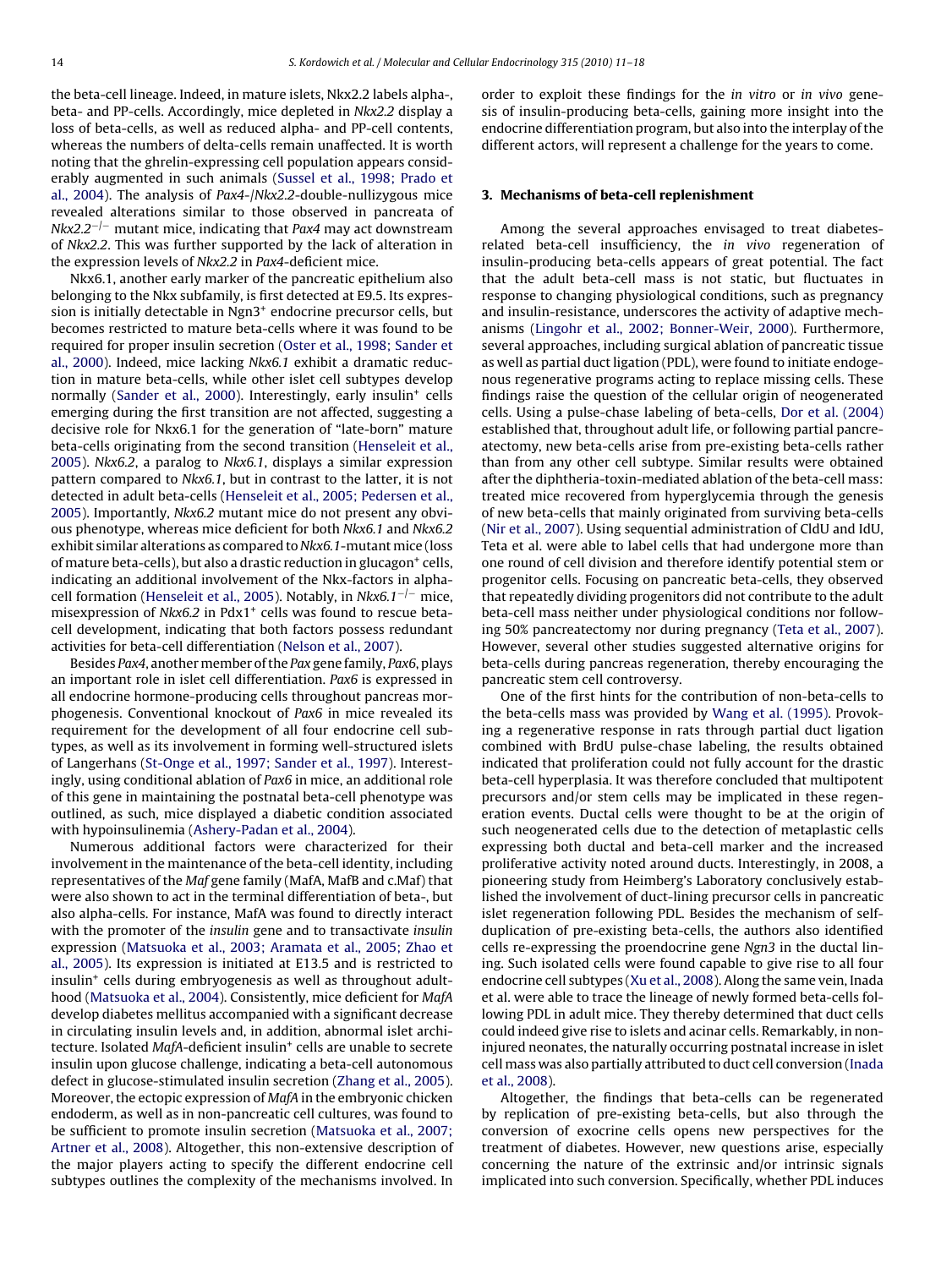

Fig. 2. Inter-conversions of hepatic and pancreatic cell types in vivo with focus on a beta-cell end-point. Forced conversions of hepatic and pancreatic cell types in vivo through transgene- or virus-mediated misexpression of the indicated pancreatic developmental key regulators. Dashed arrows indicate conversions detectable after partial duct ligation (PDL) or during normal development, but whose underlying transcription factors remain hitherto unknown. For the purpose of clarity, delta- and PP-cells are not figured.

the reprogramming of duct-lining cells or outlines the presence of precursor cells will have to be determined. Deciphering the detailed mechanisms underlying beta-cell neogenesis from pancreatic cells and finding ways to chemically induce such conversion will be one of the greatest challenges facing the future of diabetes research.

### **4. Reprogramming into pancreatic cells**

In the last years, several studies outlined an unsuspected plasticity of mature pancreatic cells ([Tosh and Slack, 2002; Eberhard](#page-7-0) [and Tosh, 2008\).](#page-7-0) Such findings opened new avenues for the treatment of type 1 diabetes since it was established that particular pancreatic cell types may be forced to adopt an alternate phenotype through the misexpression of selected transcription factors. The analysis of the genetic determinants underlying the genesis of the different cell subtypes and the determination of mechanisms by which a particular fate is specified at the expense of another during the development is therefore crucial, as such knowledge may be used to induce specific cells to adopt another identity. This research could (1) be applied to the programming of stem or progenitor cells into endocrine cells in vitro, and (2) lay the basis towards the ultimate goal of reprogramming abundant and easily accessible patient-specific human cells, such as fibroblasts, blood cells or adipocytes, into becoming insulin-producing betacells.

Numerous protocols aiming at differentiating ES-cells have been reviewed previously [\(Nir and Dor, 2005; D'amour et al., 2006;](#page-6-0) [Oliver-Krasinski and Stoffers, 2008\).](#page-6-0) In the following, we will therefore focus on the in vivo reprogramming of pancreatic and non-pancreatic cells into endocrine cells, with emphasis on the beta-cell end-point (Fig. 2).

As all pancreatic cells derive from Pdx1-expressing progenitor cells [\(Gu et al., 2003\),](#page-6-0) this factor was the focus of several studies aiming at converting various cell types into pancreatic cells ([Ber](#page-5-0) [et al., 2003; Taniguchi et al., 2003; Shternhall-Ron et al., 2007\).](#page-5-0) Hence, following partial pancreatectomy or PDL, both characterized by regeneration of pancreatic cells, Pdx1 was found ectopically expressed in mature ductal structures. This suggests that Pdx1 may play a crucial role in regenerative processes and direct the conversion of different pancreatic cell subtypes. To conclusively determine its function, a cre-mediated conditional misexpression approach was used to ectopically express Pdx1 in acinar cells. Thus, persistent Pdx1 expression in acinar cells was found to induce their conversion into cells exhibiting a ductal identity ([Miyatsuka et](#page-6-0) [al., 2006\).](#page-6-0) Since both the liver and pancreas arise from adjacent regions of the embryonic endoderm, it was thought that these closely related tissues may be interconverted. The transient expression of the Pdx1 homolog Xlhbox8 in Xenopus liver cells, as well as in cultured hepatocytes, was thereby found to induce the reprogramming of these cells into pancreatic exocrine and endocrine cell types [\(Horb et al., 2003\).](#page-6-0) Similar results were obtained following adenoviral-mediated misexpression of Pdx1 in the mouse liver ([Ferber et al., 2000; Ber et al., 2003; Shternhall-Ron et al.,](#page-6-0) [2007\).](#page-6-0) This transient misexpression of Pdx1 was found sufficient to prevent streptozotocin-induced hyperglycemia in mice for several months. The concomitant adenoviral application of two factors, Pdx1 and Ngn3 or NeuroD in the liver of mice, was likewise associated with the conversion of hepatic cells into insulin-producing cells, and to a significant amelioration of glucose-tolerance ([Kaneto](#page-6-0) [et al., 2005\).](#page-6-0) Interestingly, a study from [Yechoor et al. \(2009\)](#page-7-0) revealed that the endocrine specification factor Ngn3 alone has likewise the competence to induce a pancreatic differentiation program when ectopically expressed in the liver. The adenoviral application of Ngn3 combined with the islet growth factor betacellulin into the liver of streptozotocin-diabetic mice led to the emergence of all four major islet cell types including insulinexpressing cells possesing glucose responsive properties. Lineage tracing experiments revealed both parenchymal hepatocytes and multipotential hepatic progenitor cells to be the origin. Interestingly, parenchymal hepatocytes gave rise to insulin<sup>+</sup> cells only transiently, thereby retaining their hepatic properties. In contrast, neogenerated islet-like cells originating from the progenitor population displayed the full set of endocrine transcription factors acting downstream of Ngn3 during pancreas development and maintained their islet characteristics even 6 months post-Ngn3 injection. This study impressively demonstrated how a single transcription factor induces a lineage-switch towards a pancreatic endocrine fate when ectopically expressed in endodermal derived hepatic progenitor cells.

Focusing on the directed generation of endocrine cells, several recent studies concentrated on the characterization of addi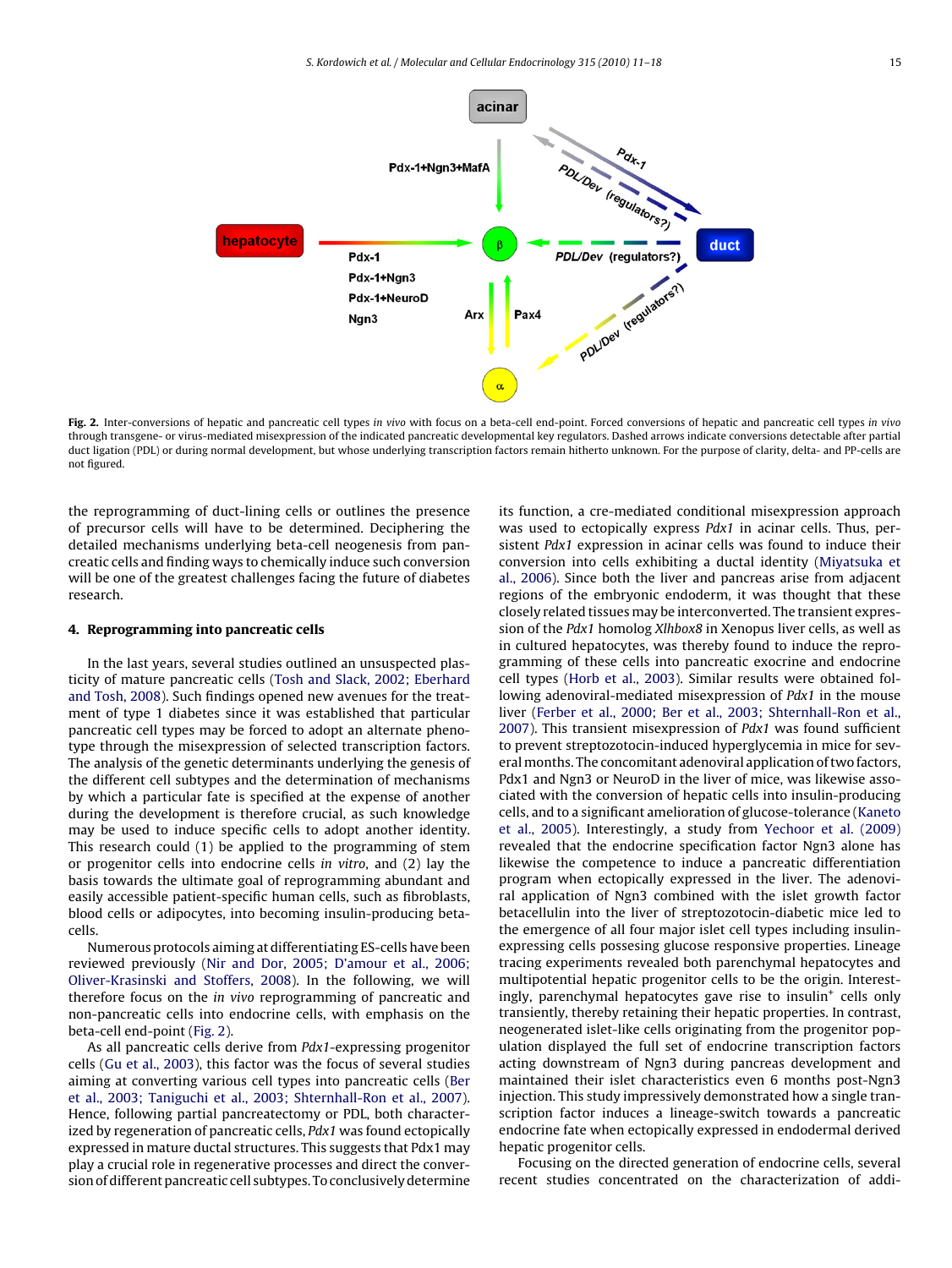<span id="page-5-0"></span>tional transcription factors known for their involvement in the specification of the different islet cell lineages during pancreas morphogenesis. Hence, using loss- and gain-of-function approaches, the crucial and opposed roles of Pax4 and Arx in specifying the fates of the different endocrine subtypes were outlined. While Pax4 promotes the beta/delta-cell lineages, Arx drives progenitor cells towards the alpha/PP-cell fate (Collombat et al., 2003). Aiming to determine whether these factors may not only act during pancreas morphogenesis, but also in adult animals, the expression of Arx was triggered in adult beta-cells using an inducible Cre/Lox system combined with lineage tracing. It was thereby demonstrated that the ectopic expression of Arx in adult beta-cells forces these to adopt alternative alpha- or PP-cell identities (Collombat et al., 2007). This discovery was of fundamental importance in the context of beta-cell-based therapy as it implied that the opposite conversion might be achieved, that is, to generate beta-cells from other endocrine cells misexpressing the Arx-counterpart, Pax4. To verify this hypothesis, the ectopic expression of Pax4 was induced, notably, in glucagon-producing cells using the Cre-loxP system (Collombat et al., 2009). Lineage tracing experiments indicated a conversion of these glucagon<sup>+</sup> cells into cells exhibiting most features of true beta-cells. The resulting glucagon deficiency was found to induce a compensatory and continuous glucagon<sup>+</sup> cell neogenesis requiring the re-expression of the proendocrine gene Ngn3. However, such cells failed to correct the hypoglucagonemia as they subsequently acquired a beta-cell phenotype upon Pax4 misexpression. Notably, this cycle of neogenesis/conversion was found sufficient to restore a functional beta-cell mass in animals with chemically induced type 1 diabetes. Altogether, this study revealed that a single factor is sufficient to promote both a beta-cell fate during pancreas morphogenesis, but also a beta-cell phenotype in differentiated pancreatic cells. Along the same line, using the extensive findings from diverse loss-of-function analyses, [Zhou et al. \(2008\)](#page-7-0) highlighted nine transcription factors displaying alterations in beta-cell function or number when mutated. The adenoviral infection of combinations of some of these factors into the exocrine pancreas of adult mice resulted in the conversion of acinar cells into insulin-secreting cells. The combination of factors with the highest inductive efficiency consisted of Pdx1, Ngn3 and MafA. Such insulin-secreting cells were morphologically indistinguishable from endogenous beta-cells and expressed all known beta-cell molecular markers. Furthermore, streptozotocin-treated mice recovered from diabetes after the injection of the three factors. Notably, this reprogramming of acinar cells did not involve any dedifferentiation or proliferating steps, suggesting a process of direct transdifferentiation ([Zhou et al., 2008\).](#page-7-0) Interestingly, Pdx1 and MafA were required only transiently as they induced their endogenous homologues. Ngn3 expression was found down-regulated 1 month post-infection, thereby mimicking its transient expression pattern as normally seen during embryonic development.

This study clearly outlined the stable and exclusive conversion of one cell type into another. Interestingly, using the same factors, it was not possible to force the acquisition of the beta-cell identity using muscle and fibroblast cells as starting material. The close relation and epigenetic similarities of acinar- and beta-cells might be a prerequisite for a successful conversion. This raises the question of whether reprogramming of abundant and easily accessible patientspecific human cells, such as fibroblasts, blood cells or adipocytes, into insulin-producing beta-cells might be achieved. It is likely that such cells would have to be dedifferentiated to some extent prior to force them to acquire an alternative identity. Towards this goal, the recently reported reprogramming of human skin cells into induced pluripotent stem cells (iPS) suggests the possibility of generating patient-specific pluripotent stem lines that could ultimately be used for further differentiation into insulin-producing beta-cells ([Takahashi and Yamanaka, 2006\).](#page-7-0)

#### **5. Conclusions and future aspects**

An active research aiming at characterizing the mechanisms underlying normal and pathological pancreas development uncovered numerous key factors and allowed the elucidation of some of their mutual interactions. This knowledge was/is used as a roadmap for the directed in vivo and in vitro generation of functional betacells and raises hopes for a suitable beta-cell replacement-therapy in order to improve type 1, but also type 2, diabetes treatment. However, despite these promising progresses, we need to gain further insight into the complex transcriptional network and interplay governing the differential development of the four endocrine cell subtypes. It is also obvious that additional factors expressed in progenitors, as well as mature beta-cells, have to be identified in order to design rational protocols faithfully mimicking natural islet cell genesis. Comprehensive chip-assay and in situ hybridization screens already widened our view of the participating genes ([Zhou](#page-7-0) [et al., 2007\).](#page-7-0) A closer examination of their function and mutual relationship will doubtlessly contribute to our understanding of the orchestrated interplay underlying pancreas development and improve the protocols aiming at generating fully differentiated and stable cells exhibiting a beta-cell phenotype from ES-cells, iPS cells or other cell types.

#### **Acknowledgements**

We wish to thank Dr. K. Al-Hasani for his thorough reading of our manuscript and important suggestions. The authors are supported by the Max-Planck Society, the Dr. H. Storz and Alte Leipziger foundation, the Juvenile Diabetes Research foundation (26-2008-639), the INSERM AVENIR program, the INSERM, and the NIH Beta Cell Biology Consortium (U19 DK 072495-01).

# **References**

- Adrian, T.E., Bloom, S.R., Hermansen, K., Iversen, J., 1978. Pancreatic polypeptide, glucagon and insulin secretion from the isolated perfused canine pancreas. Dia-betologia 14, 413–417.
- Ahlgren, U., Jonsson, J., Jonsson, L., Simu, K., Edlund, H., 1998. Beta-cell-specific inactivation of the mouse Ipf1/Pdx1 gene results in loss of the beta-cell phenotype and maturity onset diabetes. Genes Dev. 12, 1763–1768.
- Apelqvist, A., Li, H., Sommer, L., Beatus, P., Anderson, D.J., Honjo, T., Hrabe De Angelis, M., Lendahl, U., Edlund, H., 1999. Notch signalling controls pancreatic cell differentiation. Nature 400, 877–881.
- Aramata, S., Han, S.I., Yasuda, K., Kataoka, K., 2005. Synergistic activation of the insulin gene promoter by the beta-cell enriched transcription factors MafA, Beta2, and Pdx1. Biochim. Biophys. Acta 1730, 41–46.
- Artner, I., Hang, Y., Guo, M., Gu, G., Stein, R., 2008. MafA is a dedicated activator of the insulin gene in vivo. J. Endocrinol. 198, 271–279.
- Ashery-Padan, R., Zhou, X., Marquardt, T., Herrera, P., Toube, L., Berry, A., Gruss, P., 2004. Conditional inactivation of Pax6 in the pancreas causes early onset of diabetes. Dev. Biol. 269, 479–488.
- Ber, I., Shternhall, K., Perl, S., Ohanuna, Z., Goldberg, I., Barshack, I., Benvenisti-Zarum, L., Meivar-Levy, I., Ferber, S., 2003. Functional, persistent, and extended liver to pancreas transdifferentiation. J. Biol. Chem. 278, 31950–31957.
- Bonner-Weir, S., 2000. Life and death of the pancreatic beta cells. Trends Endocrinol. Metab. 11, 375–378.
- Burlison, J.S., Long, Q., Fujitani, Y.,Wright, C.V., Magnuson, M.A., 2008. Pdx1 and Ptf1a concurrently determine fate specification of pancreatic multipotent progenitor cells. Dev. Biol. 316, 74–86.
- Collombat, P., Hecksher-Sorensen, J., Broccoli, V., Krull, J., Ponte, I., Mundiger, T., Smith, J., Gruss, P., Serup, P., Mansouri, A., 2005. The simultaneous loss of Arx and Pax4 genes promotes a somatostatin-producing cell fate specification at the expense of the alpha- and beta-cell lineages in the mouse endocrine pancreas. Development 132, 2969–2980.
- Collombat, P., Hecksher-Sorensen, J., Krull, J., Berger, J., Riedel, D., Herrera, P.L., Serup, P., Mansouri, A., 2007. Embryonic endocrine pancreas and mature beta cells acquire alpha and PP cell phenotypes upon Arx misexpression. J. Clin. Invest. 117, 961–970.
- Collombat, P., Mansouri, A., Hecksher-Sorensen, J., Serup, P., Krull, J., Gradwohl, G., Gruss, P., 2003. Opposing actions of Arx and Pax4 in endocrine pancreas development. Genes Dev. 17, 2591–2603.
- Collombat, P., Xu, X., Ravassard, P., Sosa-Pineda, B., Dussaud, S., Billestrup, N., Madsen, O.D., Serup, P., Heimberg, H., Mansouri, A., 2009. The ectopic expression of Pax4 in the mouse pancreas converts progenitor cells into alpha and subsequently beta cells. Cell 7138 (3), 449–462.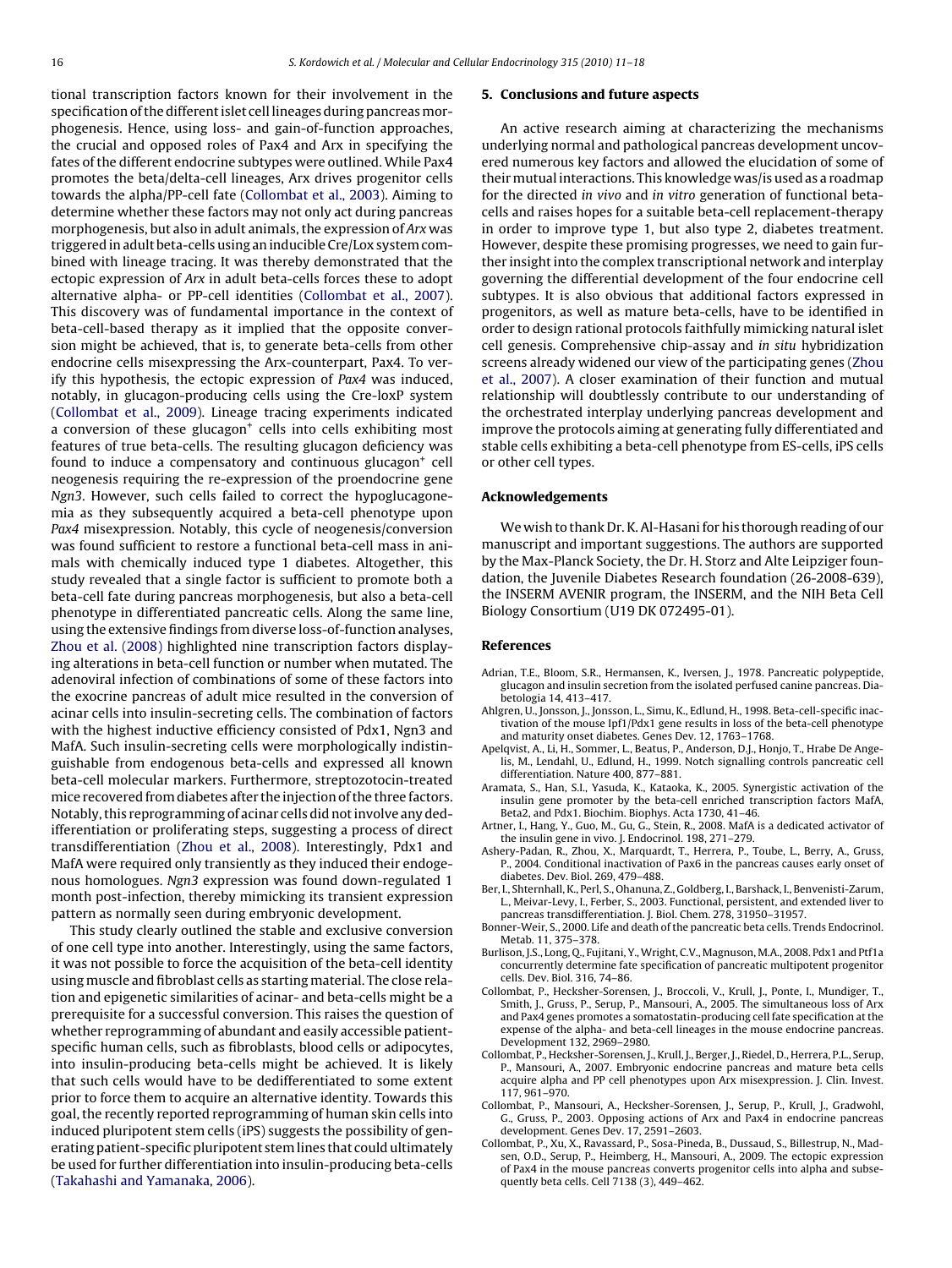- <span id="page-6-0"></span>Csaba, Z., Dournaud, P., 2001. Cellular biology of somatostatin receptors. Neuropeptides 35, 1–23.
- D'amour, K.A., Bang, A.G., Eliazer, S., Kelly, O.G., Agulnick, A.D., Smart, N.G., Moorman, M.A., Kroon, E., Carpenter, M.K., Baetge, E.E., 2006. Production of pancreatic hormone-expressing endocrine cells from human embryonic stem cells. Nat. Biotechnol. 24, 1392–1401.
- Dor, Y., Brown, J., Martinez, O.I., Melton, D.A., 2004. Adult pancreatic beta-cells are formed by self-duplication rather than stem-cell differentiation. Nature 429, 41–46.
- Eberhard, D., Tosh, D., 2008. Transdifferentiation and metaplasia as a paradigm for understanding development and disease. Cell. Mol. Life Sci. 65, 33–40.
- Edlund, H., 2002. Pancreatic organogenesis—developmental mechanisms and implications for therapy. Nat. Rev. Genet. 3, 524–532.
- Ferber, S., Halkin, A., Cohen, H., Ber, I., Einav, Y., Goldberg, I., Barshack, I., Seijffers, R., Kopolovic, J., Kaiser, N., Karasik, A., 2000. Pancreatic and duodenal homeobox gene 1 induces expression of insulin genes in liver and ameliorates streptozotocin-induced hyperglycemia. Nat. Med. 6, 568–572.
- Gannon, M., Ables, E.T., Crawford, L., Lowe, D., Offield, M.F., Magnuson, M.A., Wright, C.V., 2008. Pdx1 function is specifically required in embryonic beta cells to generate appropriate numbers of endocrine cell types and maintain glucose homeostasis. Dev. Biol. 314, 406–417.
- Gierl, M.S., Karoulias, N., Wende, H., Strehle, M., Birchmeier, C., 2006. The zinc-finger factor Insm1 (IA-1) is essential for the development of pancreatic beta cells and intestinal endocrine cells. Genes Dev. 20, 2465–2478.
- Githens, S., Schexnayder, J.A., Moses, R.L., Denning, G.M., Smith, J.J., Frazier, M.L., 1994. Mouse pancreatic acinar/ductular tissue gives rise to epithelial cultures that are morphologically, biochemically, and functionally indistinguishable from interlobular duct cell cultures. In Vitro Cell. Dev. Biol. Anim. 30A, 622– 635.
- Gradwohl, G., Dierich, A., Lemeur, M., Guillemot, F., 2000. Neurogenin3 is required for the development of the four endocrine cell lineages of the pancreas. Proc. Natl. Acad. Sci. U.S.A. 97, 1607–1611.
- Grapin-Botton, A., Majithia, A.R., Melton, D.A., 2001. Key events of pancreas formation are triggered in gut endoderm by ectopic expression of pancreatic regulatory genes. Genes Dev. 15, 444–454.
- Gu, G., Brown, J.R., Melton, D.A., 2003. Direct lineage tracing reveals the ontogeny of pancreatic cell fates during mouse embryogenesis. Mech. Dev. 120, 35–43.
- Gu, G., Dubauskaite, J., Melton, D.A., 2002. Direct evidence for the pancreatic lineage: NGN3+ cells are islet progenitors and are distinct from duct progenitors. Development 129, 2447–2457.
- Guz, Y., Montminy, M.R., Stein, R., Leonard, J., Gamer, L.W., Wright, C.V., Teitelman, G., 1995. Expression of murine STF-1, a putative insulin gene transcription factor, in beta cells of pancreas, duodenal epithelium and pancreatic exocrine and
- endocrine progenitors during ontogeny. Development 121, 11–18. Hale, M.A., Kagami, H., Shi, L., Holland, A.M., Elsasser, H.P., Hammer, R.E., Macdonald, R.J., 2005. The homeodomain protein PDX1 is required at mid-pancreatic development for the formation of the exocrine pancreas. Dev. Biol. 286, 225– 237.
- Heller, R.S., Jenny, M., Collombat, P., Mansouri, A., Tomasetto, C., Madsen, O.D., Mellitzer, G., Gradwohl, G., Serup, P., 2005. Genetic determinants of pancreatic epsilon-cell development. Dev. Biol. 286, 217–224.
- Henseleit, K.D., Nelson, S.B., Kuhlbrodt, K., Hennings, J.C., Ericson, J., Sander, M., 2005. NKX6 transcription factor activity is required for alpha- and beta-cell development in the pancreas. Development 132, 3139–3149.
- Heremans, Y., Van De Casteele, M., In't Veld, P., Gradwohl, G., Serup, P., Madsen, O., Pipeleers, D., Heimberg, H., 2002. Recapitulation of embryonic neuroendocrine differentiation in adult human pancreatic duct cells expressing neurogenin 3. J. Cell. Biol. 159, 303–312.
- Herrera, P.L., Huarte, J., Sanvito, F., Meda, P., Orci, L., Vassalli, J.D., 1991. Embryogenesis of the murine endocrine pancreas: early expression of pancreatic polypeptide gene. Development 113, 1257–1265.
- Holland, A.M., Gonez, L.J., Naselli, G.,Macdonald, R.J., Harrison, L.C., 2005. Conditional expression demonstrates the role of the homeodomain transcription factor Pdx1 in maintenance and regeneration of beta-cells in the adult pancreas. Diabetes 54, 2586–2595.
- Horb, M.E., Shen, C.N., Tosh, D., Slack, J.M., 2003. Experimental conversion of liver to pancreas. Curr. Biol. 13, 105–115.
- Inada, A., Nienaber, C., Katsuta, H., Fujitani, Y., Levine, J., Morita, R., Sharma, A., Bonner-Weir, S., 2008. Carbonic anhydrase II-positive pancreatic cells are progenitors for both endocrine and exocrine pancreas after birth. Proc. Natl. Acad. Sci. U.S.A..
- Jenny, M., Uhl, C., Roche, C., Duluc, I., Guillermin, V., Guillemot, F., Jensen, J., Kedinger, M., Gradwohl, G., 2002. Neurogenin3 is differentially required for endocrine cell fate specification in the intestinal and gastric epithelium. EMBO J. 21, 6338–6347.
- Johansson, K.A., Dursun, U., Jordan, N., Gu, G., Beermann, F., Gradwohl, G., Grapin-Botton, A., 2007. Temporal control of neurogenin3 activity in pancreas progenitors reveals competence windows for the generation of different endocrine cell types. Dev. Cell 12, 457–465.
- Jørgensen, M.C., Ahnfelt-Rønne, J., Hald, J., Madsen, O.D., Serup, P., Hecksher-Sørensen, J., 2007. An illustrated review of early pancreas development in the mouse. Endocr. Rev. 28 (6), 685–705.
- Kaneto, H., Nakatani, Y., Miyatsuka, T., Matsuoka, T.A., Matsuhisa, M., Hori, M., Yamasaki, Y., 2005. PDX1/VP16 fusion protein, together with NeuroD or Ngn3, markedly induces insulin gene transcription and ameliorates glucose tolerance. Diabetes 54, 1009–1022.
- Krapp, A., Knofler, M., Frutiger, S., Hughes, G.J., Hagenbuchle, O., Wellauer, P.K., 1996. The p48 DNA-binding subunit of transcription factor PTF1 is a new exocrine pancreas-specific basic helix-loop-helix protein. EMBO J. 15, 4317– 4329.
- Krapp, A., Knofler, M., Ledermann, B., Burki, K., Berney, C., Zoerkler, N., Hagenbuchle, O.,Wellauer, P.K., 1998. The bHLH protein PTF1-p48 is essential for the formation of the exocrine and the correct spatial organization of the endocrine pancreas. Genes Dev. 12, 3752–3763.
- Lingohr, M.K., Buettner, R., Rhodes, C.J., 2002. Pancreatic beta-cell growth and survival—a role in obesity-linked type 2 diabetes? Trends Mol. Med. 8, 375–384.
- Lynn, F.C., Smith, S.B., Wilson, M.E., Yang, K.Y., Nekrep, N., German, M.S., 2007. Sox9 coordinates a transcriptional network in pancreatic progenitor cells. Proc. Natl. Acad. Sci. U.S.A. 104 (25), 10500–10505.
- Matsuoka, T.A., Artner, I., Henderson, E., Means, A., Sander, M., Stein, R., 2004. The MafA transcription factor appears to be responsible for tissue-specific expression of insulin. Proc. Natl. Acad. Sci. U.S.A. 101, 2930–2933.
- Matsuoka, T.A., Kaneto, H., Stein, R., Miyatsuka, T., Kawamori, D., Henderson, E., Kojima, I., Matsuhisa, M., Hori, M., Yamasaki, Y., 2007. MafA regulates expression of genes important to islet beta-cell function. Mol. Endocrinol. 21, 2764–2774.
- Matsuoka, T.A., Zhao, L., Artner, I., Jarrett, H.W., Friedman, D., Means, A., Stein, R., 2003. Members of the large Maf transcription family regulate insulin gene transcription in islet beta cells. Mol. Cell. Biol. 23, 6049–6062.
- Mellitzer, G., Bonne, S., Luco, R.F., Van De Casteele, M., Lenne-Samuel, N., Collombat, P., Mansouri, A., Lee, J., Lan, M., Pipeleers, D., Nielsen, F.C., Ferrer, J., Gradwohl, G., Heimberg, H., 2006. IA1 is NGN3-dependent and essential for differentiation of the endocrine pancreas. EMBO J. 25, 1344–1352.
- Miyatsuka, T., Kaneto, H., Shiraiwa, T., Matsuoka, T.A., Yamamoto, K., Kato, K., Nakamura, Y., Akira, S., Takeda, K., Kajimoto, Y., Yamasaki, Y., Sandgren, E.P., Kawaguchi, Y., Wright, C.V., Fujitani, Y., 2006. Persistent expression of PDX1 in the pancreas causes acinar-to-ductal metaplasia through Stat3 activation. Genes Dev. 20, 1435–1440.
- Nelson, S.B., Schaffer, A.E., Sander, M., 2007. The transcription factors Nkx6.1 and Nkx6.2 possess equivalent activities in promoting beta-cell fate specification in Pdx1+ pancreatic progenitor cells. Development 134, 2491–2500.
- Nir, T., Dor, Y., 2005. How to make pancreatic beta cells—prospects for cell therapy in diabetes. Curr. Opin. Biotechnol. 16, 524–529.
- Nir, T., Melton, D.A., Dor, Y., 2007. Recovery from diabetes in mice by beta cell regeneration. J. Clin. Invest. 117, 2553–2561.
- Offield, M.F., Jetton, T.L., Labosky, P.A., Ray, M., Stein, R.W., Magnuson, M.A., Hogan, B.L., Wright, C.V., 1996. PDX1 is required for pancreatic outgrowth and differentiation of the rostral duodenum. Development 122, 983–995.
- Ohlsson, H., Karlsson, K., Edlund, T., 1993. IPF1, a homeodomain-containing transactivator of the insulin gene. EMBO J. 12, 4251–4259.
- Oliver-Krasinski, J.M., Stoffers, D.A., 2008. On the origin of the beta cell. Genes Dev. 22, 1998–2021.
- Oster, A., Jensen, J., Edlund, H., Larsson, L.I., 1998. Homeobox gene product Nkx 6.1 immunoreactivity in nuclei of endocrine cells of rat and mouse stomach. J. Histochem. Cytochem. 46, 717–721.
- Pedersen, J.K., Nelson, S.B., Jorgensen, M.C., Henseleit, K.D., Fujitani, Y., Wright, C.V., Sander, M., Serup, P., 2005. Endodermal expression of Nkx6 genes depends differentially on Pdx1. Dev. Biol. 288, 487–501.
- Pictet, R.L., Clark, W.R., Williams, R.H., Rutter, W.J., 1972. An ultrastructural analysis of the developing embryonic pancreas. Dev. Biol. 29, 436–467.
- Prado, C.L., Pugh-Bernard, A.E., Elghazi, L., Sosa-Pineda, B., Sussel, L., 2004. Ghrelin cells replace insulin-producing beta cells in two mouse models of pancreas development. Proc. Natl. Acad. Sci. U.S.A. 101, 2924–2929.
- Roncoroni, L., Violi, V., Montanari, M., Muri, M., 1983. Effect of somatostatin on exocrine pancreas evaluated on a total external pancreatic fistula of neoplastic origin. Am. J. Gastroenterol. 78, 425–428.
- Sander, M., Neubüser, A., Kalamaras, J., Ee, H.C., Martin, G.R., German, M.S., 1997. Genetic analysis reveals that PAX6 is required for normal transcription of pancreatic hormone genes and islet development. Genes Dev. 11 (13), 1662– 1673.
- Sander, M., Sussel, L., Conners, J., Scheel, D., Kalamaras, J., Dela Cruz, F., Schwitzgebel, V., Hayes-Jordan, A., German, M., 2000. Homeobox gene Nkx6.1 lies downstream of Nkx2.2 in the major pathway of beta-cell formation in the pancreas. Development 127, 5533–5540.
- Schwitzgebel, V.M., Scheel, D.W., Conners, J.R., Kalamaras, J., Lee, J.E., Anderson, D.J., Sussel, L., Johnson, J.D., German, M.S., 2000. Expression of neurogenin3 reveals an islet cell precursor population in the pancreas. Development 127, 3533– 3542.
- Seymour, P.A., Freude, K.K., Tran, M.N., Mayes, E.E., Jensen, J., Kist, R., Scherer, G., Sander, M., 2007. SOX9 is required for maintenance of the pancreatic progenitor cell pool. Proc. Natl. Acad. Sci. U.S.A. 104 (6), 1865–1870.
- Seymour, P.A., Freude, K.K., Dubois, C.L., Shih, H.P., Patel, N.A., Sander, M., 2008. A dosage-dependent requirement for Sox9 in pancreatic endocrine cell formation. Dev. Biol. 323 (1), 19–30.
- Shternhall-Ron, K., Quintana, F.J., Perl, S., Meivar-Levy, I., Barshack, I., Cohen, I.R., Ferber, S., 2007. Ectopic PDX1 expression in liver ameliorates type 1 diabetes. J. Autoimmun. 28, 134–142.
- Sosa-Pineda, B., Chowdhury, K., Torres, M., Oliver, G., Gruss, P., 1997. The Pax4 gene is essential for differentiation of insulin-producing beta cells in the mammalian pancreas. Nature 386, 399–402.
- St-Onge, L., Sosa-Pineda, B., Chowdhury, K., Mansouri, A., Gruss, P., 1997. Pax6 is required for differentiation of glucagon-producing alpha-cells in mouse pancreas. Nature 387, 406–409.